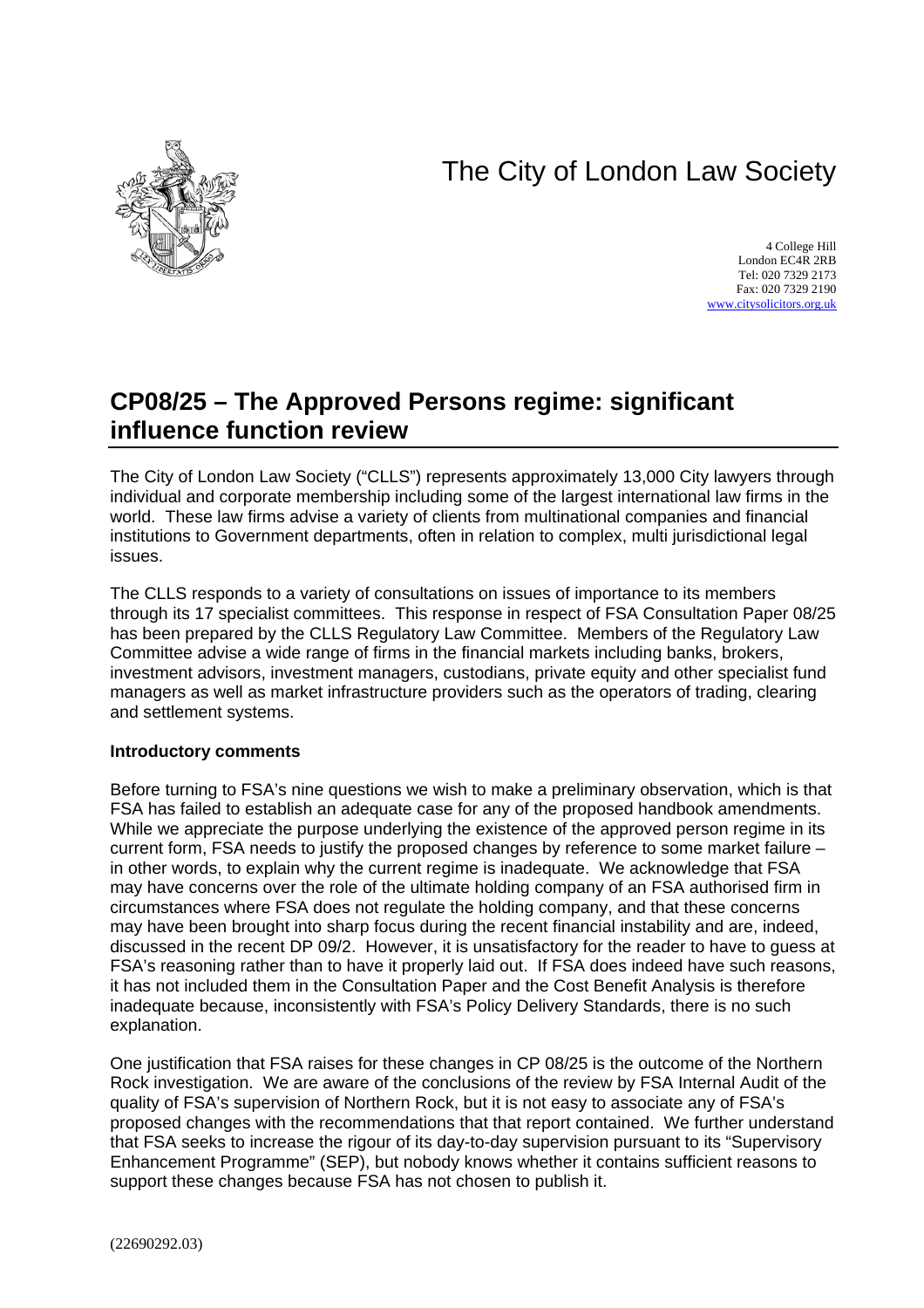In particular, it seems that none of the CP's recommendations relate directly to the competency of firms' management, which is stated to be a recommendation of the SEP. Instead, the main focus appears to be on "whether the regime reflect[s] corporate governance structures within the industry", which is a separate issue. In this respect FSA states (at 3.3) that while the current regime reflects the fact that a firm may be managed on function, product or matrix basis, it

"does not necessarily reflect the increased significant influence exerted on an authorised firm by individuals based in parent undertakings or holding companies to which the authorised firm is accountable".

This is a surprising justification for a significant change because

- A statement that the present regime should be changed because "it does not necessarily reflect" a situation is a weakly formulated case; and
- FSA says nothing in support of the key justification for this change, which is that this kind of significant influence "has increased".

Instead, it seems to this Committee that this kind of influence has always been present, was taken into account by Parliament in passing the FSM Act in 2000, and was also within the understanding of FSA when devising the APER handbook in 2001.

Turning to the subsequently published DP 09/2, we note how FSA advances arguments (at paragraph 6.7 onwards) for the extension of regulation over currently unregulated companies within groups containing regulated firms. We do not now propose to comment on this, but would point out that FSA's concerns expressed in DP 09/2 do not justify the changes proposed in CP 08/25 because

- (i) They are addressing the regulation of firms rather than of individuals;
- (ii) They call for legislative rather than rulebook change (6.11); and

(iii) FSA recognises that global and consistent implementation is required, which is the antithesis of what CP 08/25 is seeking (6.14).

#### **LIST OF QUESTIONS AT ANNEX 2 in CP08/25**

Q1: Do you agree with our proposal to extend controlled functions CF1 (director) and CF2 (nonexecutive director) to those individuals exercising significant influence?

No we do not. Aside from the point mentioned above that FSA has produced no adequate reasons in support of this proposed policy change, we have the following points.

1. It seems to us that the proposed extension of APER falls outside FSA's powers. Section 59(1) FSM Act states as follows (with our emphasis added)

#### **59 Approval for particular arrangements**

 (1) An authorised person ("A") must take reasonable care to ensure that no person performs a controlled function under an arrangement entered into by A in relation to the carrying on by A of a regulated activity, unless the Authority approves the performance by that person of the controlled function to which the arrangement relates.

And "arrangement" is defined as

(10) "Arrangement"--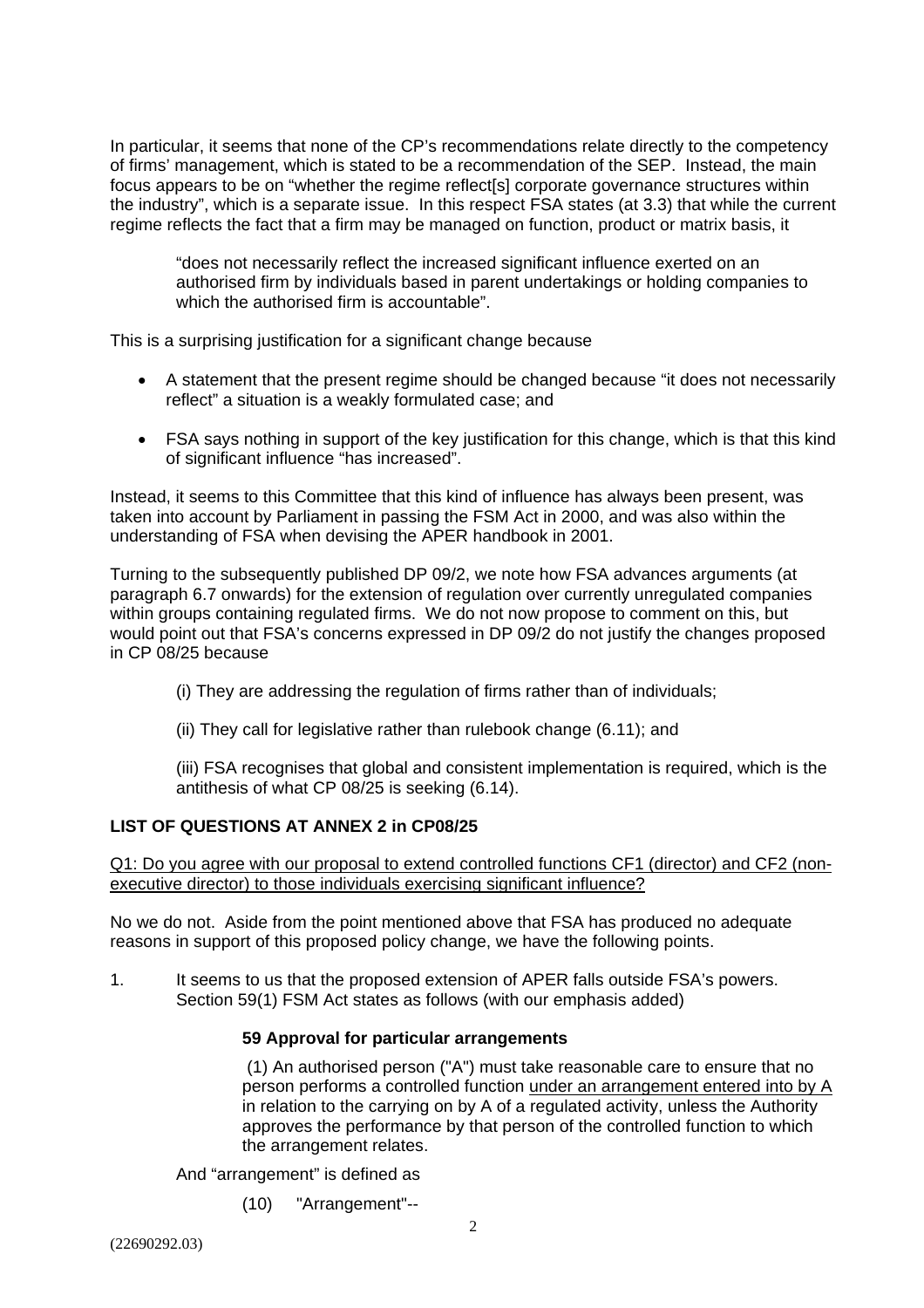(a) means any kind of arrangement for the performance of a function of A which is entered into by A or any contractor of his with another person; and

includes, in particular, that other person's appointment to an office, his becoming a partner or his employment (whether under a contract of service or otherwise).

Let us explore this proposition by taking one of the examples cited by FSA, a director of a holding company (PLC) who has involvement in the FSA-authorised firm's (Firm) decision taking (Draft SUP 10.6.5 (2)). In this case it is apparent that the Firm has not entered into any arrangement with that individual. The individual is a director of PLC by reason of arrangements entered into by PLC, not the Firm, and those arrangements cannot properly be attributed to the Firm. Furthermore, any involvement that he may have in the Firm's decision taking arises from (i) the position that he holds as a director of PLC and (ii) the fact that PLC has subscribed for shares in the capital of the Firm. This issue of shares is not "an arrangement entered into by A in relation to the carrying on by A of a regulated activity" and, even if it were, the individual's involvement in the Firm's decision taking is not being performed "under" that shareholding.

FSA will further note that the "arrangement" has to relate to the performance of a function of the Firm. Thus, even if an arrangement under which the director of PLC is consulted on decisions that are being made in respect of the management of the Firm amounts to an "arrangement entered into by A" (which we consider is not the case), the arrangement relates to the performance of a PLC function and not the performance of a function of the Firm for which the director has no responsibility. The fact that a director of PLC is involved in the Firm's decision making, or that his decisions or opinions are taken into account by, or even exercise significant influence over, the Firm does not satisfy the statutory test because none of this means that he has become responsible for the performance of any of the functions of the Firm.

As a statutorily defined word, it is not open to FSA to vary the meaning of "arrangement", or to seek to interpret its meaning so as to extend it to a wider class of arrangements than those contemplated by Parliament.

- 2. We note that FSA proposes to apply the extended CF1 and CF2 to individuals in regulated and unregulated UK parent undertakings and holding companies; regulated and unregulated third country parent undertakings and holding companies; and EEA unregulated parent undertakings and holding companies, but not UK branches of an EEA regulated company, nor UK incorporated authorised firms with an EEA regulated parent company. (3.10, 11) FSA should explain whether this is the case because it is satisfied that individuals working for regulated EEA firms are acceptable as persons exercising influence over UK subsidiaries, or whether it recognises that it is prevented from extending the approved person regime over them by the force of EU law. If the latter, FSA should explain why it is appropriate to introduce this additional requirement on UK authorised holding companies when not applicable to their EEA counterparts.
- 3. The proposal is to extend the definitions of CF1 and CF2 to include individuals whose decisions, opinions or actions are regularly taken into account by the governing body of the authorised firm. Unlike the other controlled functions, whose applicability can be determined with relative ease, this is unsatisfactorily vague. A firm is entitled to know whether an individual falls within or outwith the scope of individual approval, but this definition means that a firm will need to ascertain whether
	- a. The individual's opinions etc are taken into account by its board. Is FSA envisaging that if there are 10 members of PLC's board that vote to approve the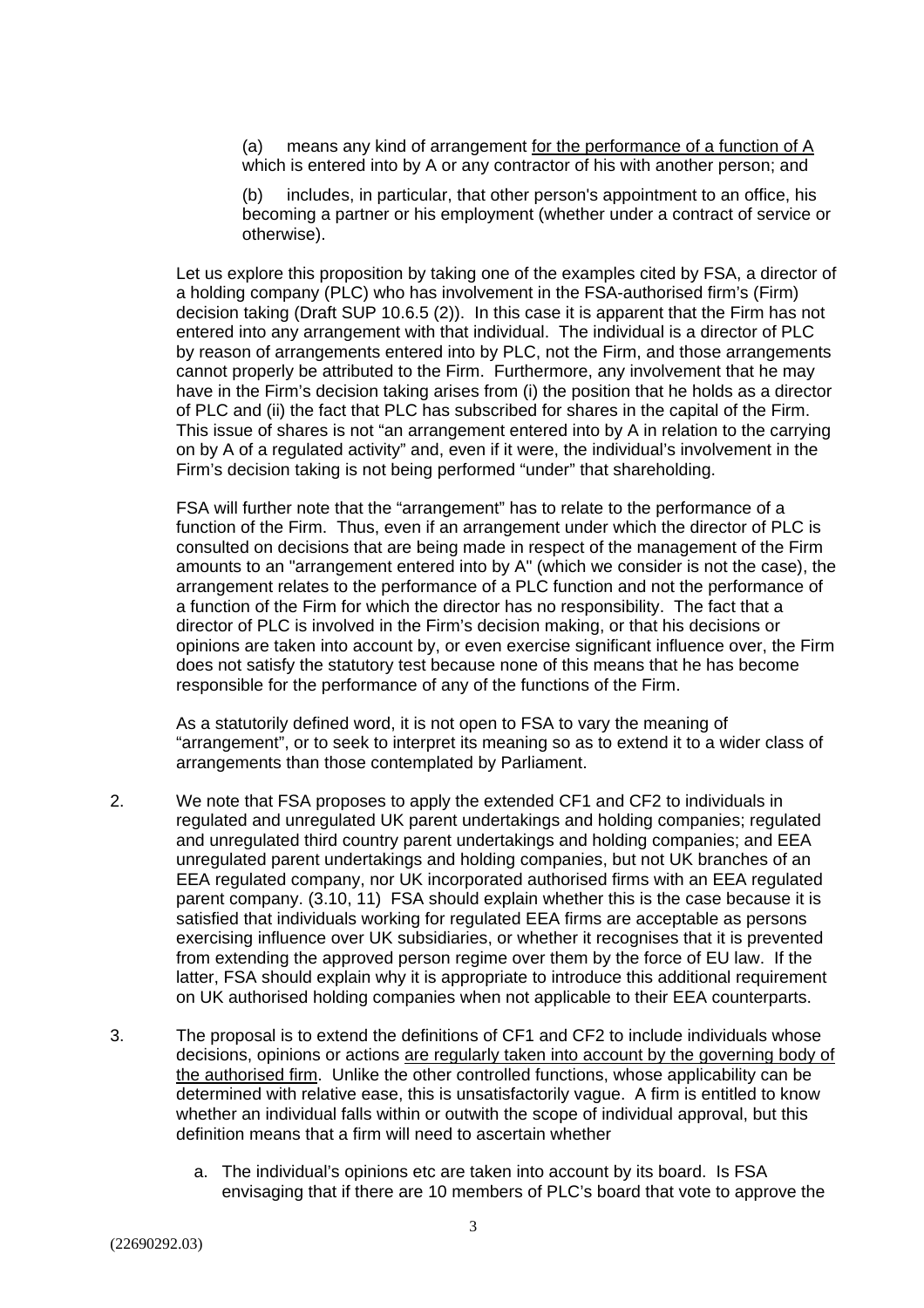Firm's budget, all 10 members have taken a decision that will be taken into account by the Firm's board? Or just the Chairman? Or the Group Finance Director who works alongside the Firm in implementing the budget?

b. Whether this is a regular occurrence. Does this mean that PLC's approval of the Firm's annual budget will fall outside the scope of individual approval, whereas approval of a quarterly budget would not? What if the Firm is in a financial crisis and PLC's board meets weekly to monitor its performance and provide capital support? Does FSA suggest that this would contribute the element of regularity so that none of the PLC board members could so act until first approved by FSA?

The proposal that firms' corporate governance arrangements should identify where individuals in parent undertakings and holding companies are exercising a significant influence on the authorised firm, and that FSA will examine corporate governance arrangements to see if they sufficiently identify where significant influence lies is inadequate because, unless FSA clarifies its requirements, it is unreasonable to expect a firm to be able to identify who is affected.

- 4. There are some further practical difficulties surrounding this proposal as follows:
	- a. A Firm will not necessarily possess sufficient information about an affected individual to provide to FSA to enable it to conclude that he is fit and proper in accordance with section 61 FSM Act.
	- b. FSA may itself not possess sufficient information to enable it to reach this conclusion, especially in relation to familiarity with the UK regulatory system.
	- c. If FSA refuses individual approval, it will not necessarily be within the power of the Firm to require the individual to desist from those activities that it (or FSA) considers bring him within the scope of the amended rule.
- 5. If this proposal is implemented, it will extend FSA regulation to senior managers of unregulated firms who are not otherwise subject to UK regulation and who have no direct responsibility for the management of those firms. The obligations arising from individual FSA approval as a person holding a significant influence position do not correspond to the role performed by a manager working for an unregulated firm who may influence, but holds no office in, a UK regulated subsidiary. It is impracticable for FSA to impose this requirement on an individual who has no executive role in a regulated firm. Furthermore, the imposition of APER  $5 - 7$  appears to be disproportionate and impracticable because they in essence require an individual registered as CF 1 or 2 to ensure that the firm is being run compliantly. In particular
	- a. APER 2 requires an approved person to act with due skill, care and diligence in carrying out his controlled function. How will FSA judge whether the individual's intermittent and by definition informal involvement in some aspect of the UK firm's affairs fulfils this criterion?
	- b. APER 5 requires an approved person performing a significant influence function to take reasonable steps to ensure that the business of the firm for which he is responsible in his controlled function is organised so that it can be controlled effectively. An affected individual is unlikely to be responsible for any business of the firm and, furthermore, possesses no authority to enable him to organise any aspect of it.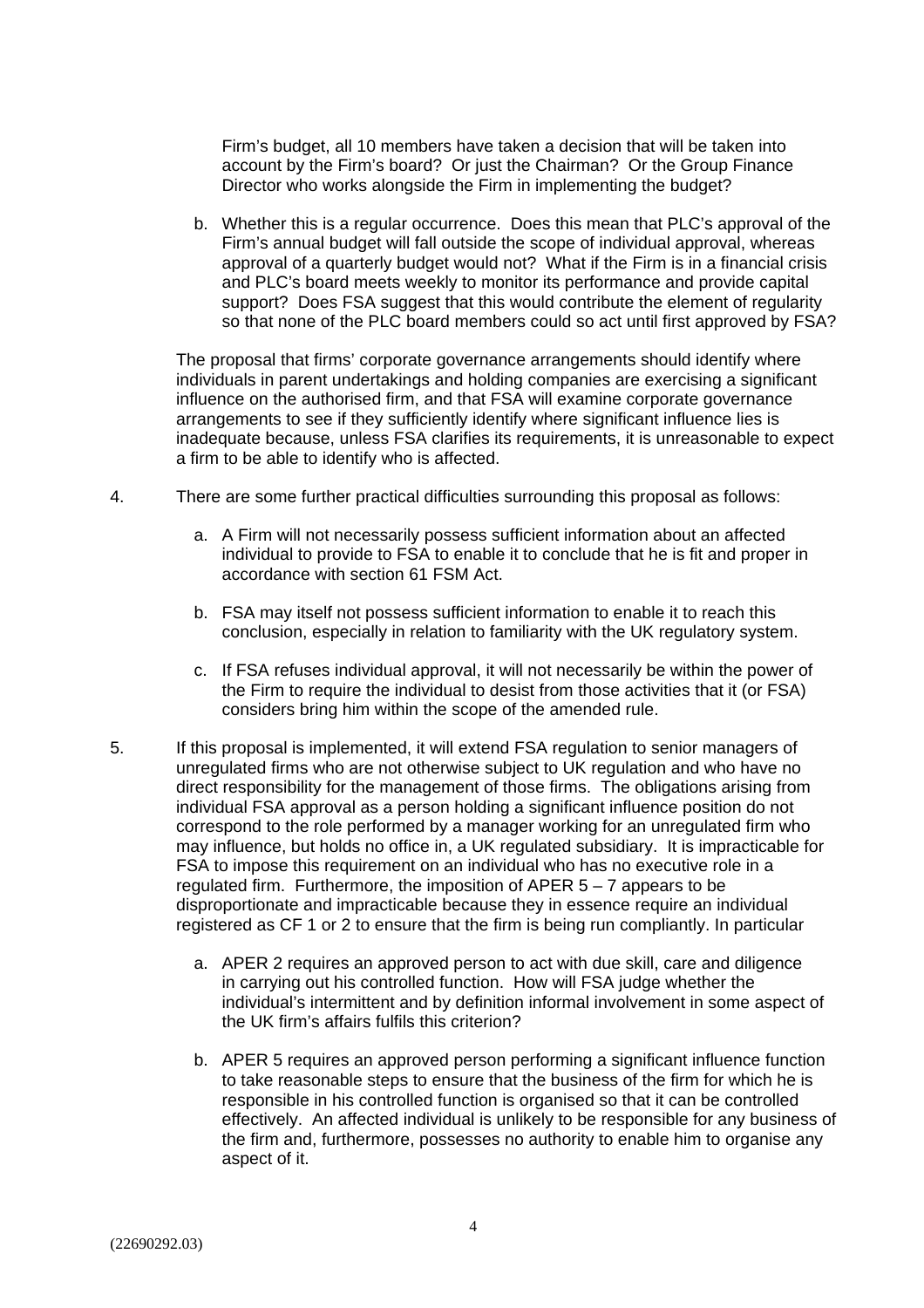- c. APER 6 requires an approved person performing a significant influence function to exercise due skill, care and diligence in managing the business of the firm for which he is responsible in his controlled function. An affected individual is unlikely to have authority for managing any aspect of the business of the firm.
- d. APER 7 requires an approved person performing a significant influence function to take reasonable steps to ensure that the business of the firm for which he is responsible in his controlled function complies with the relevant requirements and standards of the regulatory system. Yet again, an affected individual is unlikely to be responsible for any business of the firm and, furthermore, possesses no authority to enable him to organise any aspect of it.
- 6. If FSA does proceed with this proposal, then unregulated holding companies may need to reconsider their method of operating, possibly changing the roles of individuals working in holding companies so that they plainly fall outwith FSA's definitions. This would be a regrettable step to have to take, because it would deprive the regulated firm of the benefit of group oversight that has so far proved beneficial and in respect of which FSA has not demonstrated that it has any sound objections.
- 7. The implementation of this proposal will also create conflict with directors' fiduciary duties, which are generally understood as being owed exclusively to the company of which they are director. This is because requiring a person who is *not* a director of Firm to agree to be bound by APER  $5 - 7$  in relation to Firm will, in addition to being impracticable (as explained at 5), cut across the fiduciary duties owed by those persons who actually *are* the directors of Firm – are they obliged to accept his actions taken in purported discharge of APER  $5 - 7$  even though he is not a director and their fiduciary duties may point to a different conclusion? Moreover, if that individual is a director of PLC, his newly imposed obligations towards Firm will place him in a further position of conflict with regard to the fiduciary duties that he owes to PLC in that his duty to PLC may conflict with his FSA-imposed duties towards Firm.
- 8. FSA should also consider the effect of implementing this proposal from the perspective of an affected overseas regulator. Taking the example of a Canadian holding company and its UK FSA-authorised subsidiary, let us assume that certain executives of the Canadian holding company, who have no office in the UK firm, are viewed as exercising significant influence over it and are thus required to become CF2s. This would then raise the issue of the Canadian regulator losing an element of oversight over the group because the regulator of a subsidiary is seeking to impose direct obligations on head office officials which cut across the corporate structure of the group and fetter the lead regulator's exclusive oversight over their activities.
- Q2: Do you agree that a transitional period of 6 months is sufficient for implementation?

We make no separate comment on this point.

Q3: Do you agree with our proposed guidance to the Handbook that clarifies the role of nonexecutive directors?

We do not agree that this clarifies the role of a non-executive director because it is not otherwise unclear. Nor do we feel it is necessary to include this material. There is a considerable volume of material freely available that addresses the duties of nonexecutive directors from, among others, the Institutes of Chartered Accountants and Institute of Directors. Material of this kind is openly debated and periodically revised, reflecting new approaches and developments. We see little benefit to be gained from FSA producing a summary definition that seeks to compress these duties into a few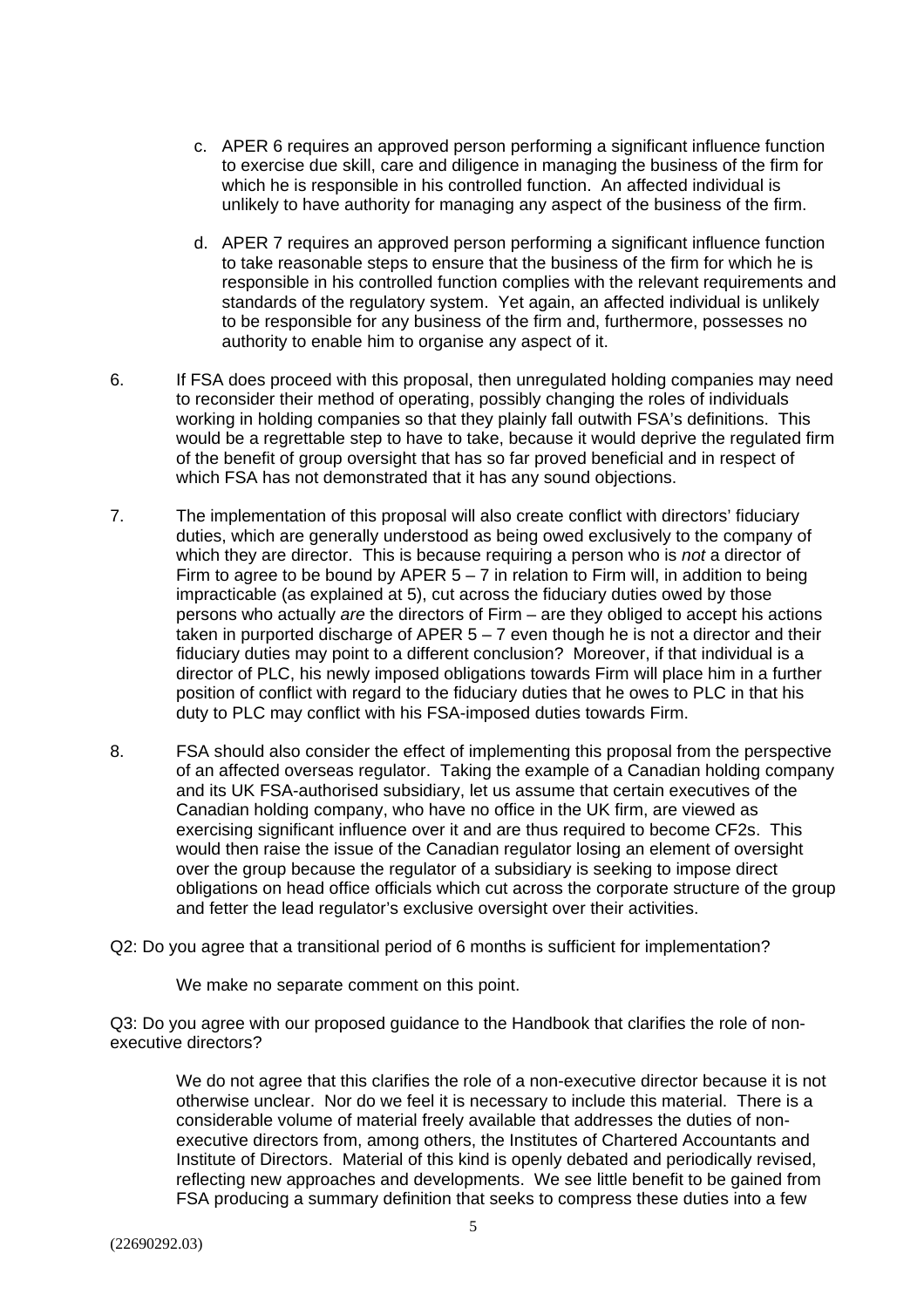bullet points and which will lack the dynamic character of other respected and widely available commentaries.

Q4: Do you agree with our proposal to extend the description of CF29 to include more proprietary traders?

No, because FSA has no power to do this. Section 59 FSM Act states that

- (4) The Authority may specify a description of function under subsection (3) only if, in relation to the carrying on of a regulated activity by an authorised person, it is satisfied that the first, second or third condition is met.
- (5) The first condition is that the function is likely to enable the person responsible for its performance to exercise a significant influence on the conduct of the authorised person's affairs, so far as relating to the regulated activity.

FSA cannot reasonably conclude that *every* proprietary trader has this power – "likely" falls short of "probably" but cannot be equated with "potentially". If only some traders will be caught, then the objection arises that FSA should not introduce a rule that is vague and the interpretation of which will necessarily be subjective. An FSA rule should be clear so that firms and individuals can judge for sure whether or not they are acting in compliance.

Moreover, if a proprietary trader is to remain (as at present) outwith the APER regime, his or her activities are nonetheless caught by SYSC and fall within GENPRU/BIPRU and the Code of Market Conduct so there is no question that a firm is not required to have full controls over their activities and maintain adequate capital in respect of their positions, or that the individual is not liable to prohibition in serious instances of market misconduct.

Lastly, and as FSA has recognised in its earlier consultations, the introduction of this proposal could have seriously anti-competitive consequences for UK firms. This is because while FSA can choose to apply this proposal to UK and non-EEA firms, it is powerless to do so in relation to the UK branches of EEA-passported firms. This would give rise to a comparative disadvantage for UK firms and might result in firms with EEA operations restructuring their trading desks simply to avoid this additional burden.

Q5: Do you agree with our judgement that the proposed guidance in the draft handbook text (Appendix 1) supports the expectation that all proprietary traders will be approved persons?

We make no separate comment on this point.

Q6: What are your views on the outcome of the cost benefit analysis compared to other reasons why we might implement this proposal?

We make no separate comment on this point.

Q7 Do you agree that a transitional period of six months is sufficient for implementation?

We make no separate comment on this point.

Q8: Do you agree that we should remove the limited application of the approved persons regime to UK branches of third country firms?

We make no comment on this point.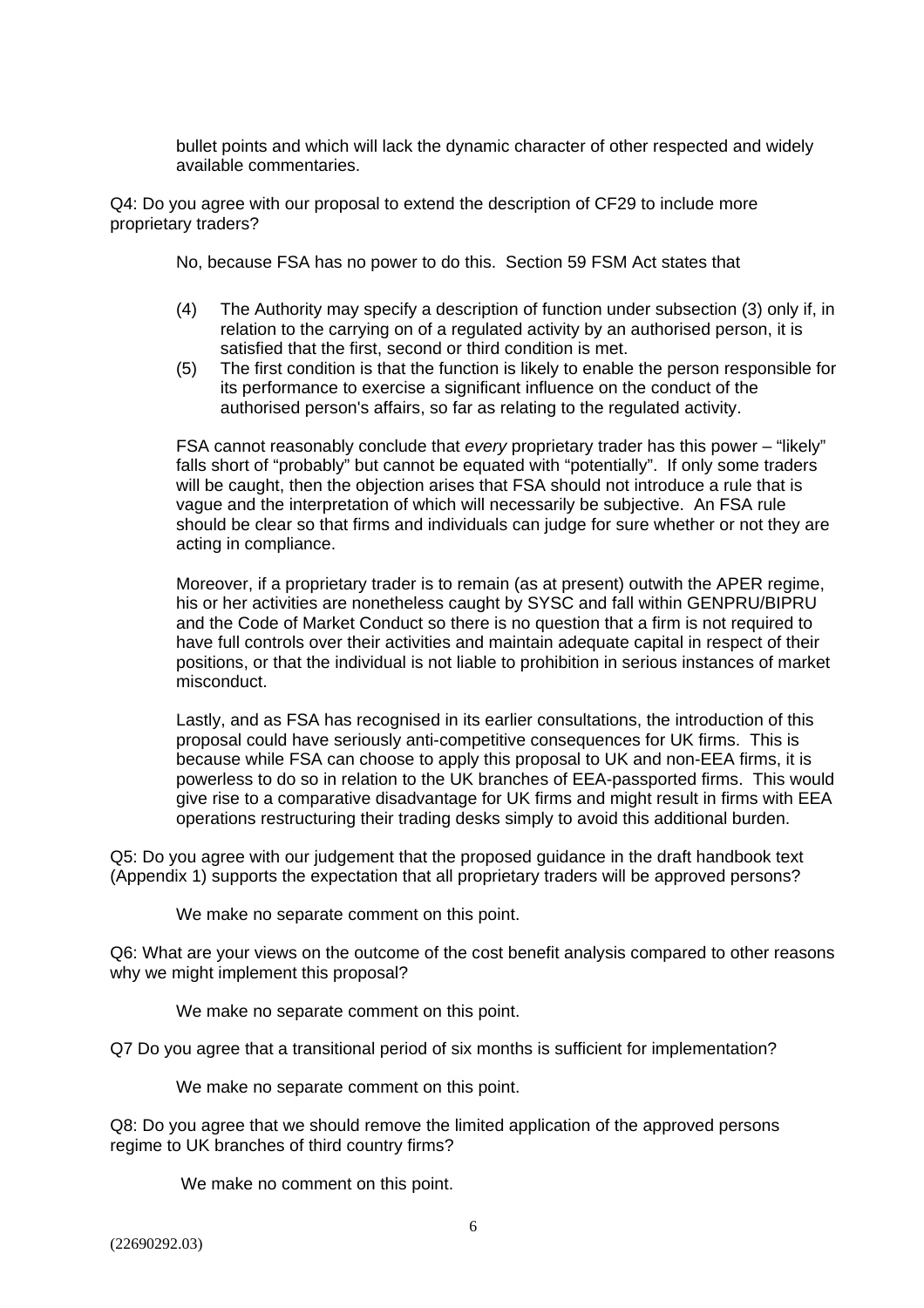Q9: Do you agree that we should extend the reference requirement in SUP 10.13.12R so it applies to all controlled functions?

We make no comment on this point.

Yours sincerely

**Margaret Chamberlain Chair CLLS Regulatory Law Committee** 

31 March 2009